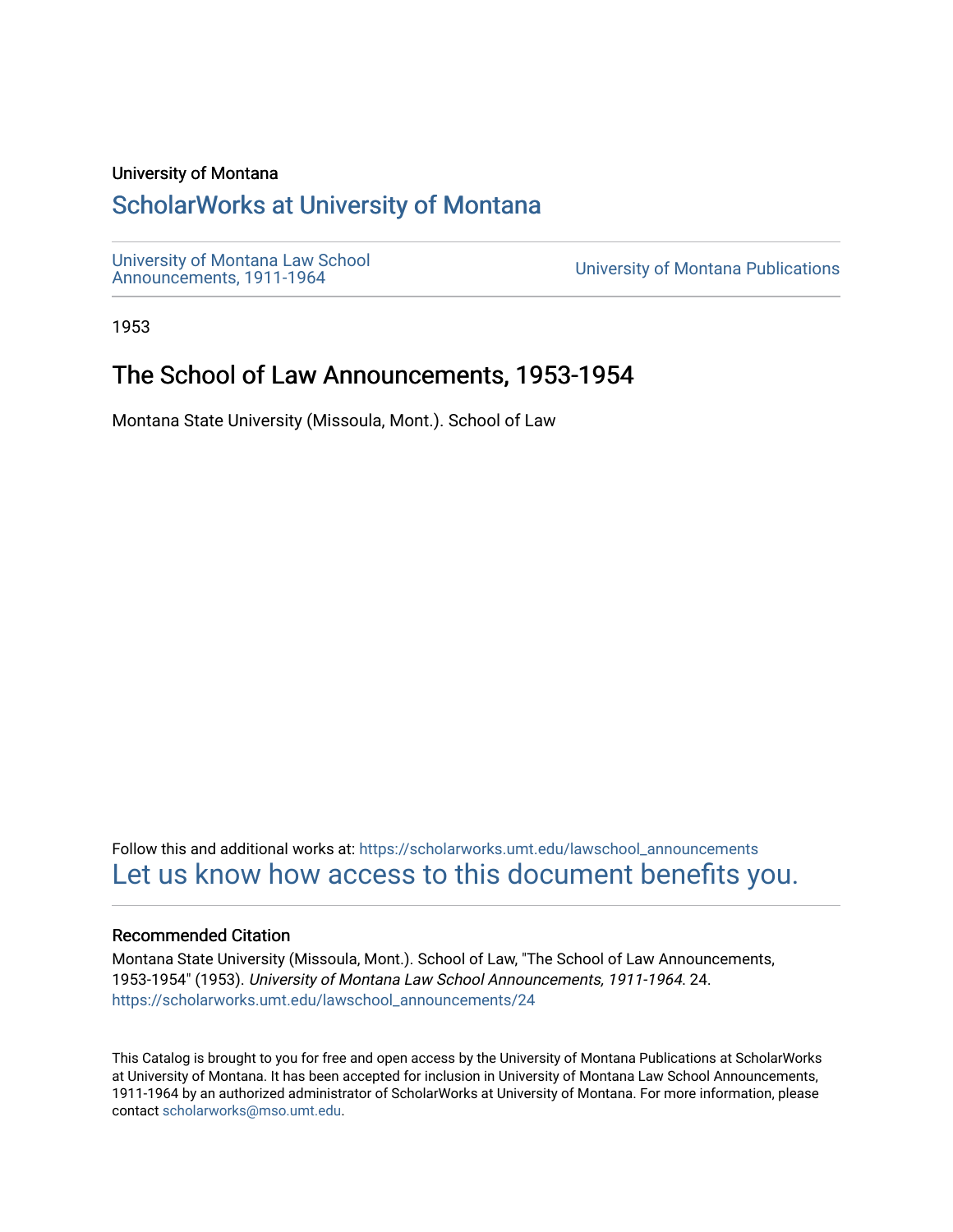# *The SCHOOL of LAW*

# Montana State University

MISSOULA, MONTANA



*Announcements, 1933-54*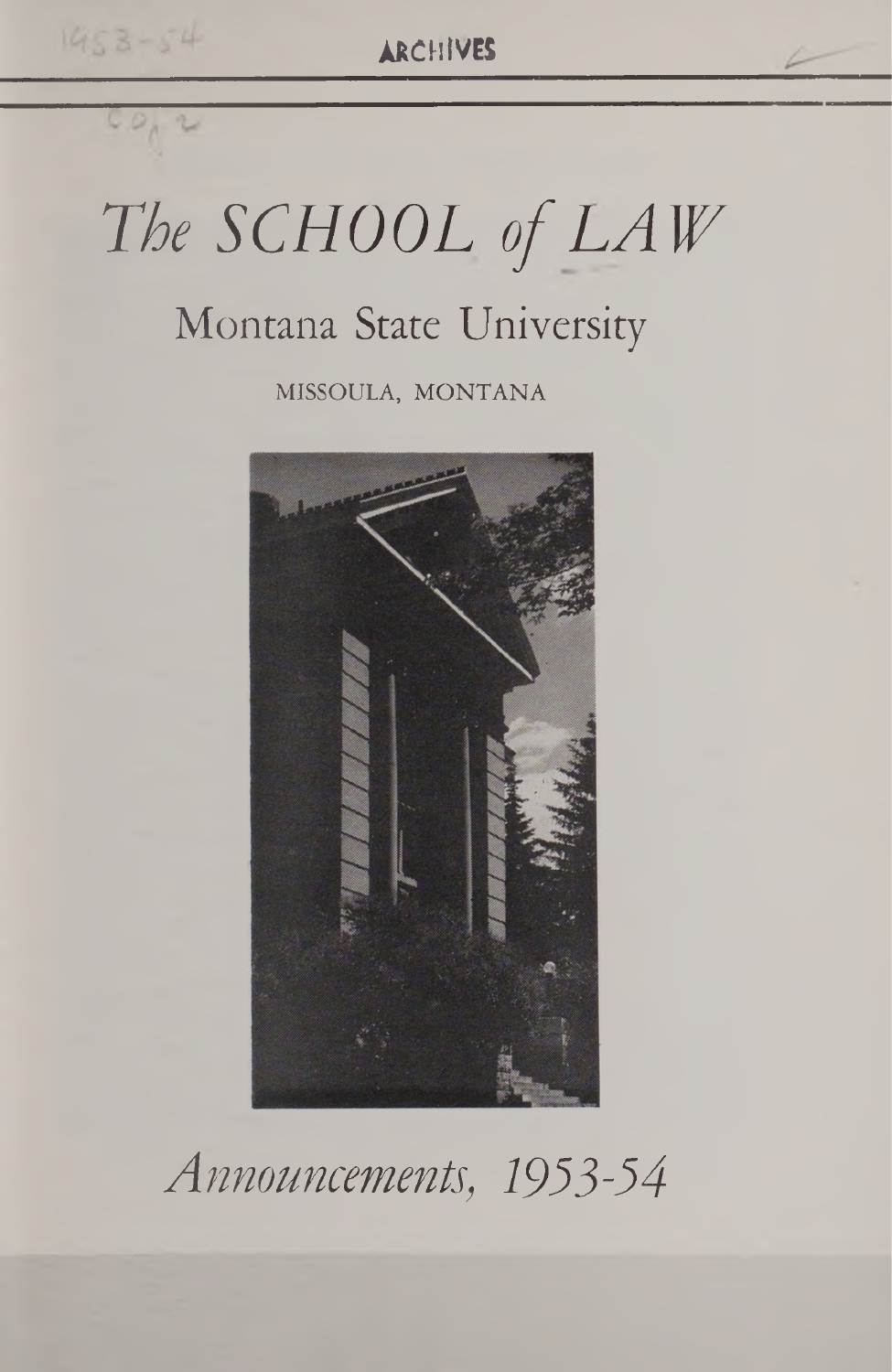## **MONTANA STATE UNIVERSITY CALENDAR 1953-54**

#### **1953**

#### **AUTUMN QUARTER**

|                                                                                                                                                                                                                                                                              | 1953                                                                                                                                                                                                                                                                                                                                                                                |
|------------------------------------------------------------------------------------------------------------------------------------------------------------------------------------------------------------------------------------------------------------------------------|-------------------------------------------------------------------------------------------------------------------------------------------------------------------------------------------------------------------------------------------------------------------------------------------------------------------------------------------------------------------------------------|
|                                                                                                                                                                                                                                                                              | <b>AUTUMN QUARTER</b>                                                                                                                                                                                                                                                                                                                                                               |
| September 28, Monday and the contract of the separation of the separation of the separation of the separation of the separation of the separation of the separation of the separation of the separation of the separation of t                                               | September 20-26, Sunday-Saturday Registration and Orientation Week<br>September 24-26, Thursday-Saturday Registration of Former Students<br><b>Instruction Begins</b><br>November 26, Thursday Molecule 2018, Thanksgiving Day Holiday<br>December 14-18, Monday-Friday Manager and Second Examinations<br>December 18, Friday <b>Autumn Quarter Ends</b> ; Christmas Recess Begins |
|                                                                                                                                                                                                                                                                              | 1954                                                                                                                                                                                                                                                                                                                                                                                |
|                                                                                                                                                                                                                                                                              | WINTER QUARTER                                                                                                                                                                                                                                                                                                                                                                      |
| February 17. Wednesday<br>March 15-19, Monday-Friday and the control of the control of the control of the control of the control of the control of the control of the control of the control of the control of the control of the control of the control<br>March 19. Friday | January 4, Monday _______Registration of New Students; Instruction Begins<br>Charter Day<br>the contract of the property of the contract of the property of the contract of<br>Examinations<br>Winter Quarter Ends                                                                                                                                                                  |
|                                                                                                                                                                                                                                                                              | <b>SPRING QUARTER</b>                                                                                                                                                                                                                                                                                                                                                               |
| March 22, Monday<br>May 14-15, Friday, Saturday<br>May 31, Monday                                                                                                                                                                                                            | Registration of New Students; Instruction Begins<br>Interscholastic Track Meet<br>Memorial Day Holiday                                                                                                                                                                                                                                                                              |

#### 1954

#### **WINTER QUARTER**

| January 4. Monday          | Registration of New Students: Instruction Begins |  |  |                     |
|----------------------------|--------------------------------------------------|--|--|---------------------|
| February 17. Wednesday     |                                                  |  |  | Charter Day         |
| March 15-19, Monday-Friday |                                                  |  |  | Examinations        |
| March 19. Friday           |                                                  |  |  | Winter Quarter Ends |

#### **SPRING QUARTER**

| March 22, Monday            | Registration of New Students: Instruction Begins |
|-----------------------------|--------------------------------------------------|
| May 14-15, Friday, Saturday | Interscholastic Track Meet                       |
| May 31, Monday              | Memorial Day Holiday                             |
| June 7. Monday              | Commencement                                     |
| June 7-11. Monday-Friday    | Examinations                                     |
| June 11. Friday             | Spring Quarter Ends                              |

#### **SUMMER COLLEGE**

| Registration<br>June 14, Monday (10 weeks and first term) |
|-----------------------------------------------------------|
| Instruction Begins                                        |
| Independence Day Holiday                                  |
| Second Term Begins                                        |
| Session Ends                                              |
|                                                           |

#### **AUTUMN QUARTER**

| September 19-25, Sunday-Saturday                                         | Registration and Orientation Week |
|--------------------------------------------------------------------------|-----------------------------------|
| September 23-25, Thursday-Saturday                                       | Registration of Former Students   |
| September 27. Monday                                                     | Instruction Begins                |
| November 25, Thursday                                                    | Thanksgiving Day Holiday          |
| December 13-17, Monday-Friday <b>Examinations</b> Examinations           |                                   |
| December 17, Friday <b>Autumn Quarter Ends</b> ; Christmas Recess Begins |                                   |

An act of the Seventeenth Montana Legislative Assembly provides that<br>schools shall not be dismissed on the following days: February 12 (Lincoln's<br>birthday), February 22 (Washington's birthday), Second Tuesday of May<br>(Arbor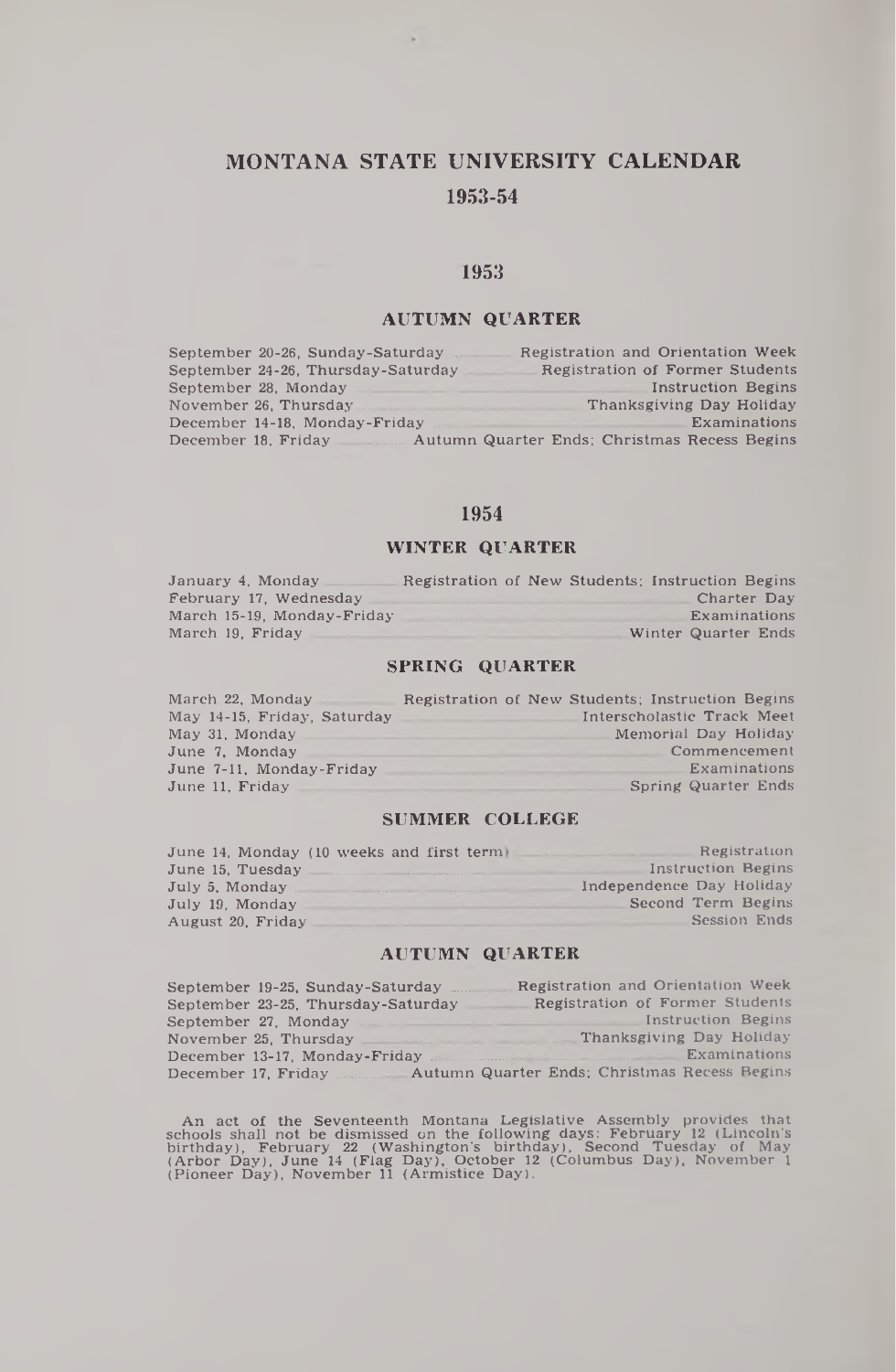

THE SCHOOL OF LAW Montana State University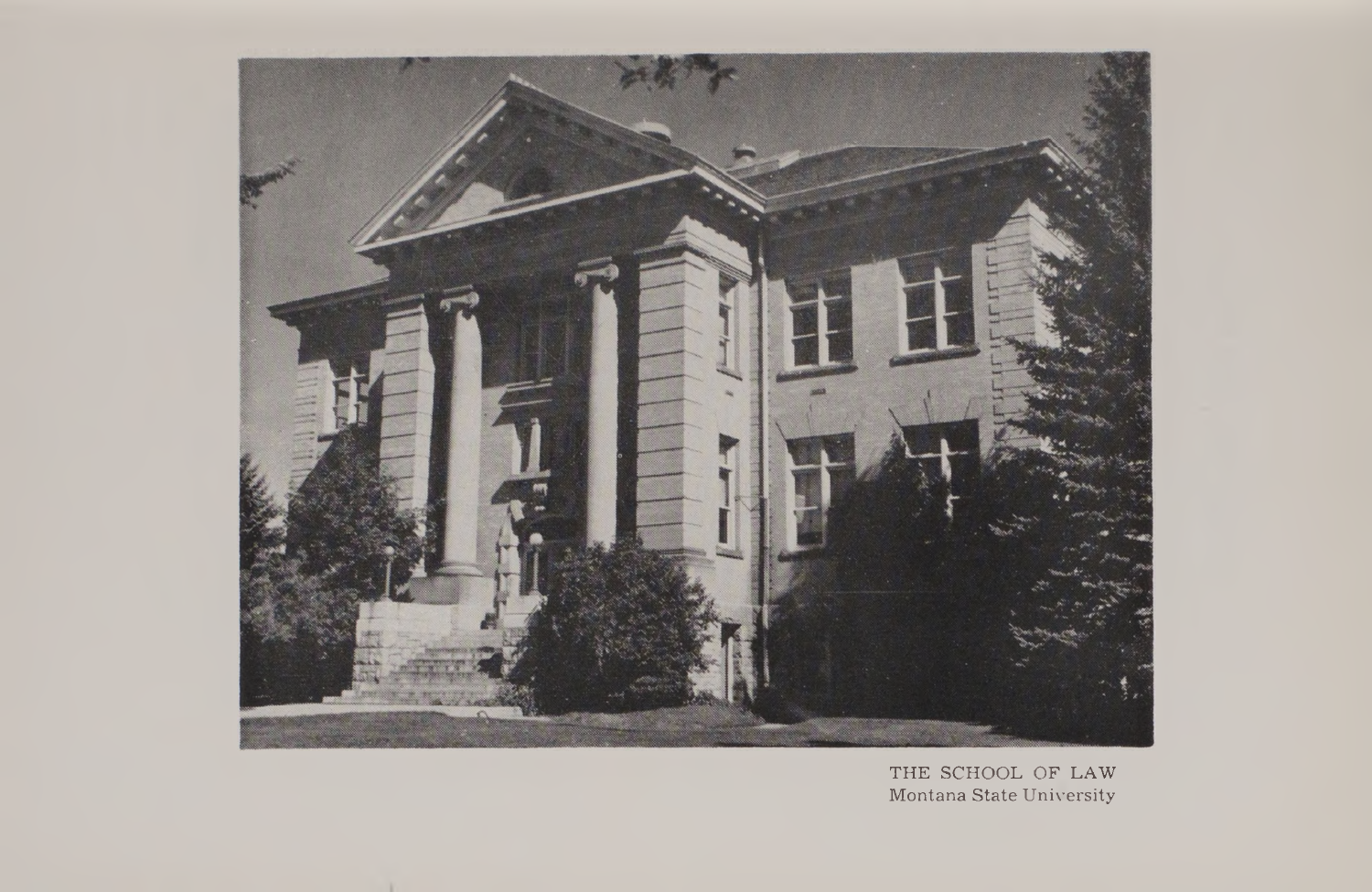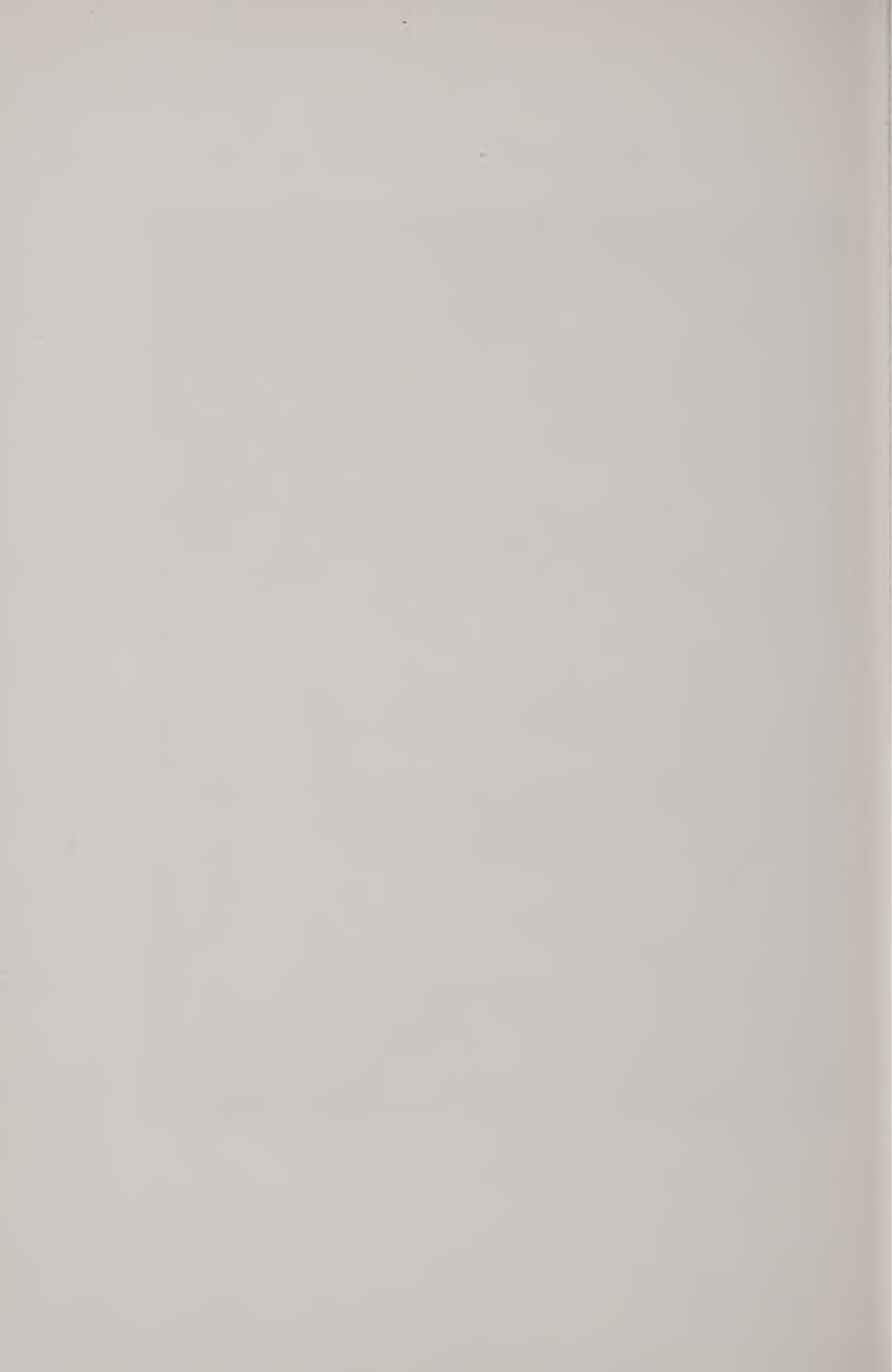# **SCHOOL OF LAW**

#### **Officers of Administration and Instruction**

- CARL McFARLAND President of the University B.S., Montana State University, 1928; M.A., 1929; LL.B., 1930; LL.D., 1949 (Honorary); S.J.D., Harvard, 1932.
- Charles W. Leaphart\_\_\_\_\_\_\_\_\_\_\_\_\_\_\_\_\_\_\_\_Dean and Professor of Law B.A., University of Missouri, 1905; M.A., 1906; LL.B., Harvard University, 1913; S.J.D., 1929.

#### **Teaching Staff**

- Edwin W. Briggs\_\_ \_\_\_ \_\_\_\_\_\_\_\_\_\_\_\_ \_\_\_\_\_\_\_\_\_\_\_\_\_\_\_ Professor of Law B.S., Oklahoma A. & M. College, 1927; LL.B., University of Oklahoma, 1932; LL.M., Harvard University, 1935.
- WILLIAM H. COLDIRON Asst. Professor of Law B.A., Morehead State Teachers' College, 1938; LL.B., University of Kentucky, 1947.
- Edmund T. Fritz \_\_\_ \_\_\_\_\_\_\_\_\_\_\_\_\_\_\_\_\_\_ \_\_\_\_\_\_ \_\_\_\_ Instructor in Law B.A., Montana State University, 1930; LL.B., 1930.
- J. C. Garlington\_\_ \_ \_\_\_\_\_\_\_\_\_\_\_\_\_ \_\_\_\_\_\_ \_\_\_\_Asst. Professor of Law B.A., Montana State University, 1930; LL.B., 1930.
- CHARLES W. LEAPHART\_\_\_\_\_\_\_\_\_\_\_\_\_\_\_\_\_\_\_\_\_\_\_ Dean and Professor of Law B.A., University of Missouri, 1905; M.A., 1906; LL.B., Harvard University, 1913; S.J.D., 1929.
- Carl McFarland\_\_\_\_\_\_\_\_\_\_\_\_\_\_\_\_\_\_ \_\_\_\_ \_\_\_\_\_\_\_\_\_\_\_Professor of Law B.S., Montana State University, 1928; MA., 1929; LL.B., 1930; LL.D., 1949 (Honorary); S.J.D., Harvard University, 1932.
- David R. Mason\_\_\_\_\_\_\_\_\_\_\_\_\_\_\_\_ \_\_\_\_\_\_\_\_\_\_\_\_ \_\_ \_\_ Professor of Law LL.B., University of South Dakota, 1924; B.A., 1926; S.J.D., Harvard University, 1927.
- HELEN C. McLAURY \_\_\_\_\_\_\_\_\_\_\_\_\_Librarian and Asst. Professor of Law B.A., Western Michigan College, 1929; B.S. in Library Science, Columbia University, 1933; J.D., Northwestern University, 1953.
- RUSSELL E. SMITH\_\_\_\_\_\_\_\_\_\_\_\_\_\_\_\_\_\_\_\_\_\_\_\_\_\_ Asst. Professor of Law LL.B., Montana State University, 1931.
- J. Howard Toelle B.A., Indiana University, 1913; LL.B., 1914; M.A., 1916; LL.M., Harvard University, 1925.
- Thomas L. Waterbury \_\_\_ \_\_\_\_ ....................... Asst. Professor of Law A.B., University of Michigan, 1949; J.D., 1950; LL.M., 1953.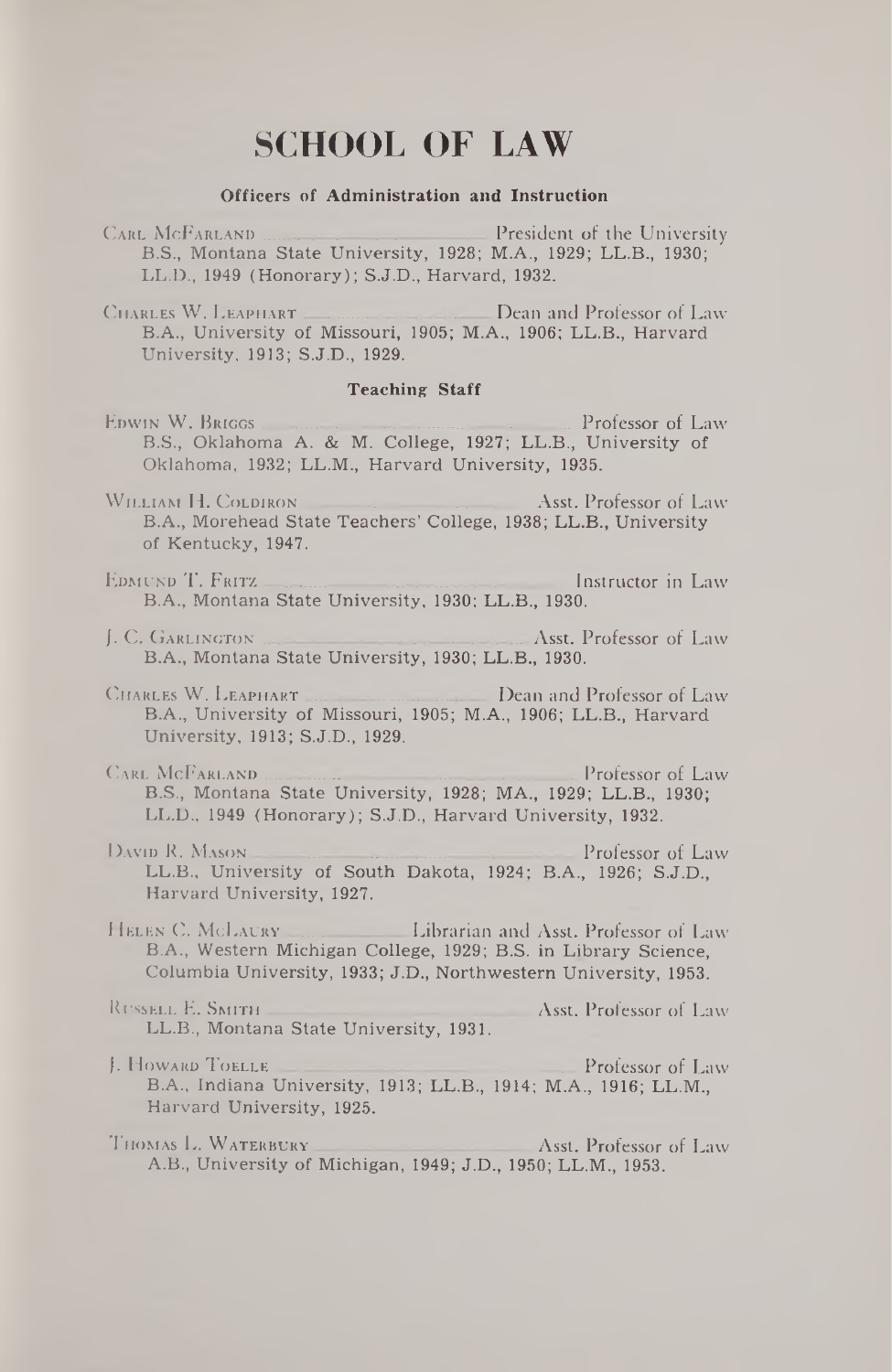#### **GENERAL STATEMENT**

The act to establish the School of Law was approved February 17, 1911. The School was started in September, 1911. In 1914 it was admitted to the Association of American Law Schools of which it is a member in good standing. It is among the schools approved by the American Bar Association. It operates on a four-quarter basis.

The school is located in a well-equipped law school building with adequate class, office, library, and court room facilities and a working library of about thirty thousand volumes.

The Library, much of which is the result of generous gifts and legacies of Mrs. W. W. Dixon, is named the William Wirt Dixon Memorial Library in honor of her husband, Judge Dixon. Generous gifts were also made to it by Judge John J. McHatton at the time of the founding of the school, and by the Anaconda Copper Mining Company in 1929. In 1948, the Law Library was the recipient of approximately twenty-four hundred volumes from the estate of J. Paul Freeman '21, in whose honor this special collection is named. In 1952 initial contributions of books and funds were made for an Alumni Memorial Library of the Law School; the first contributions were made in memory of Llewellyn L. Callaway, pioneer lawyer and Chief Justice of the Supreme Court of Montana, by Lew. L. Callaway, Jr., and Carl McFarland.

#### **Requirements for Admission**

Applicants for admission must present credits equal to at least three-quarters of the work acceptable for a bachelor's degree at this university or the institution which the applicant has attended. Non-theory courses are not acceptable under the above rule with the exception that required courses in physical education and military drill are acceptable up to 10 per cent of the total credit offered for admission. This work must be done in residence at an approved college or university and have been passed with a scholastic average at least equal to the average required for graduation in the institution attended, and this average shall also be attained by the student in his theory courses. The applicant must have been in attendance at such an institution for nine quarters or six semesters .

Furthermore, he must have obtained a number of grade points at least equal to twice the number of credits for which he has registered and for which he has received a grade. Grade points are computed as follows: 4 grade points for each credit of A; 3 grade points for each credit of B;  $2\frac{1}{2}$  grade points for each credit of C+; 2 grade points for each credit of C; <sup>1</sup> grade point for each credit of D. In a subject in which an "incomplete" grade has been received, grade points are counted only after this incomplete has been removed. A graduate of an approved school will be considered as having satisfied the requirements. When credits are accepted from another institution, grade points are evaluated at the time of transfer; however, where a student has had pre-legal work at Montana State University and at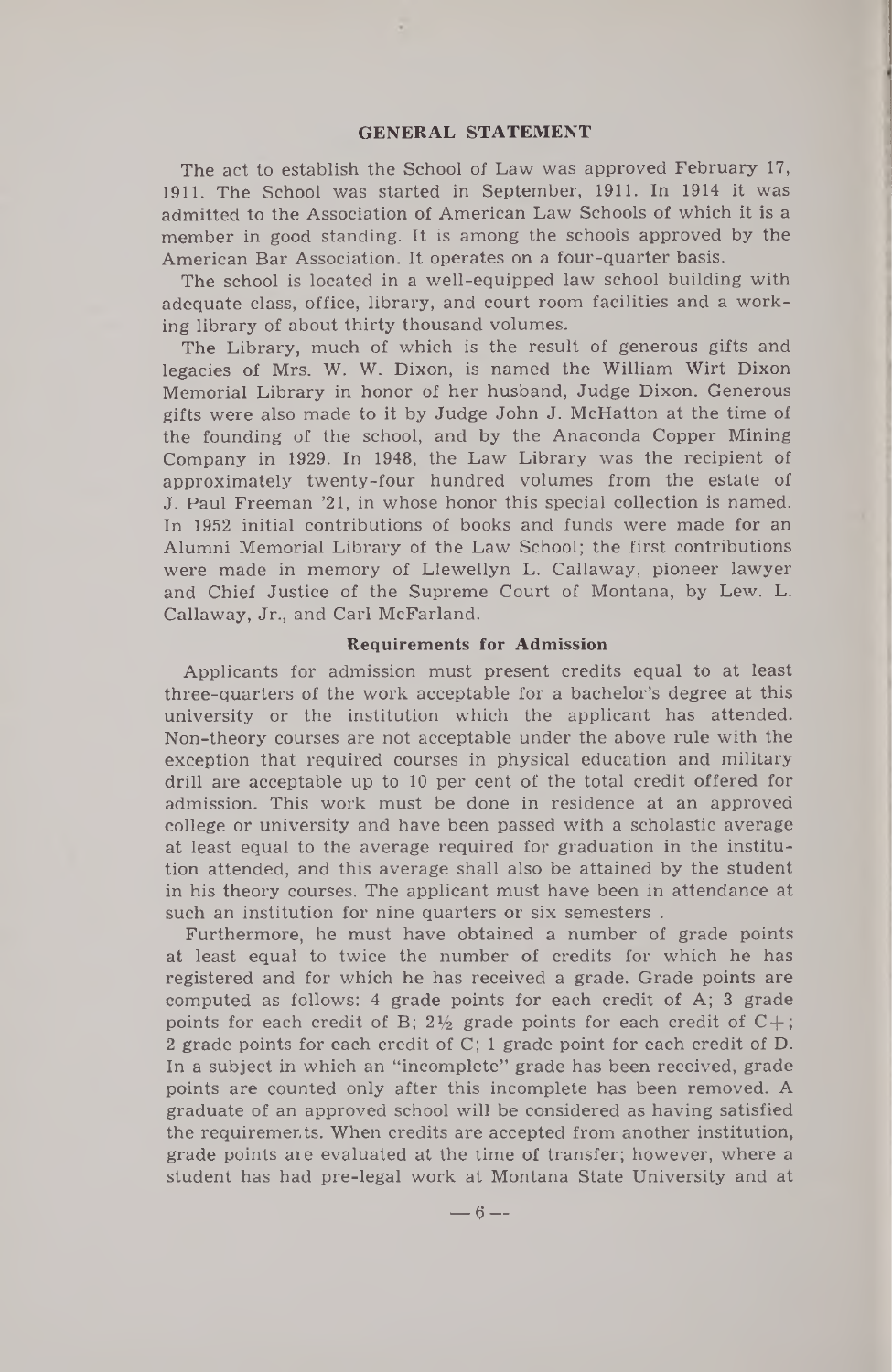another institution, he must meet the above requirements on credits earned at Montana State University as well as on his entire record.

It is recommended that pre-legal students at Montana State University complete the curriculum of the Division of Social Sciences. Special students are not admitted to the School of Law.

#### **Requirements for Graduation**

Candidates for the Bachelor of Laws degree who enter the School of Law, having satisfied the foregoing requirements, are required to complete:

- (1) Nine quarters of work in residence at a law school of recognized standing, the last three of which must be completed in Montana State University. Two summer sessions of approximately <sup>6</sup> weeks each, where short sessions are held, will be counted as one quarter.
- (2) The following courses: Contracts, Property, Torts, Criminal Law and Procedure, Practice Court, Forms of Action and Code Pleading, or Civil Procedure, and Legal Writing.
- (3) A total of 126 credits with an average of at least two grade points for each credit for which the student has registered and received a grade.

Candidates who entered the School of Law in the fall of 1952 with only two full years of pre-legal work or those who desire to enter in the fall of 1953 with only that amount of pre-legal work will be required to complete twelve quarters of work while in Law School of which twenty-two hours may be in approved courses, normally those numbered over 100, in other schools and departments of the University.

Candidates for the Bachelor of Arts degree with Law as a major must meet the regular University and College of Arts and Sciences requirements for graduation and have obtained a grade point average of at least two in all the work in the Law School for which he has registered and received a grade. There is no foreign language requirement for this degree.

Any student who has conditions or failures in more than nine hours of work standing against him at the end of any year will be dropped from the Law School. Any student who has a condition or failure in one course of six hours or more at the end of his first year will be dropped from the Law School, unless he obtained at least thirty-six grade points in his other courses; and any student having a deficiency of fifteen or more grade points at the end of his first year will be required to repeat, during the next year in which he is in attendance at the Law School, at least one-half of the hours of work in which he received a grade of D or less. Any student having a deficiency of more than twelve grade points at the end of any subsequent year will be dropped from the Law School. Students who repeat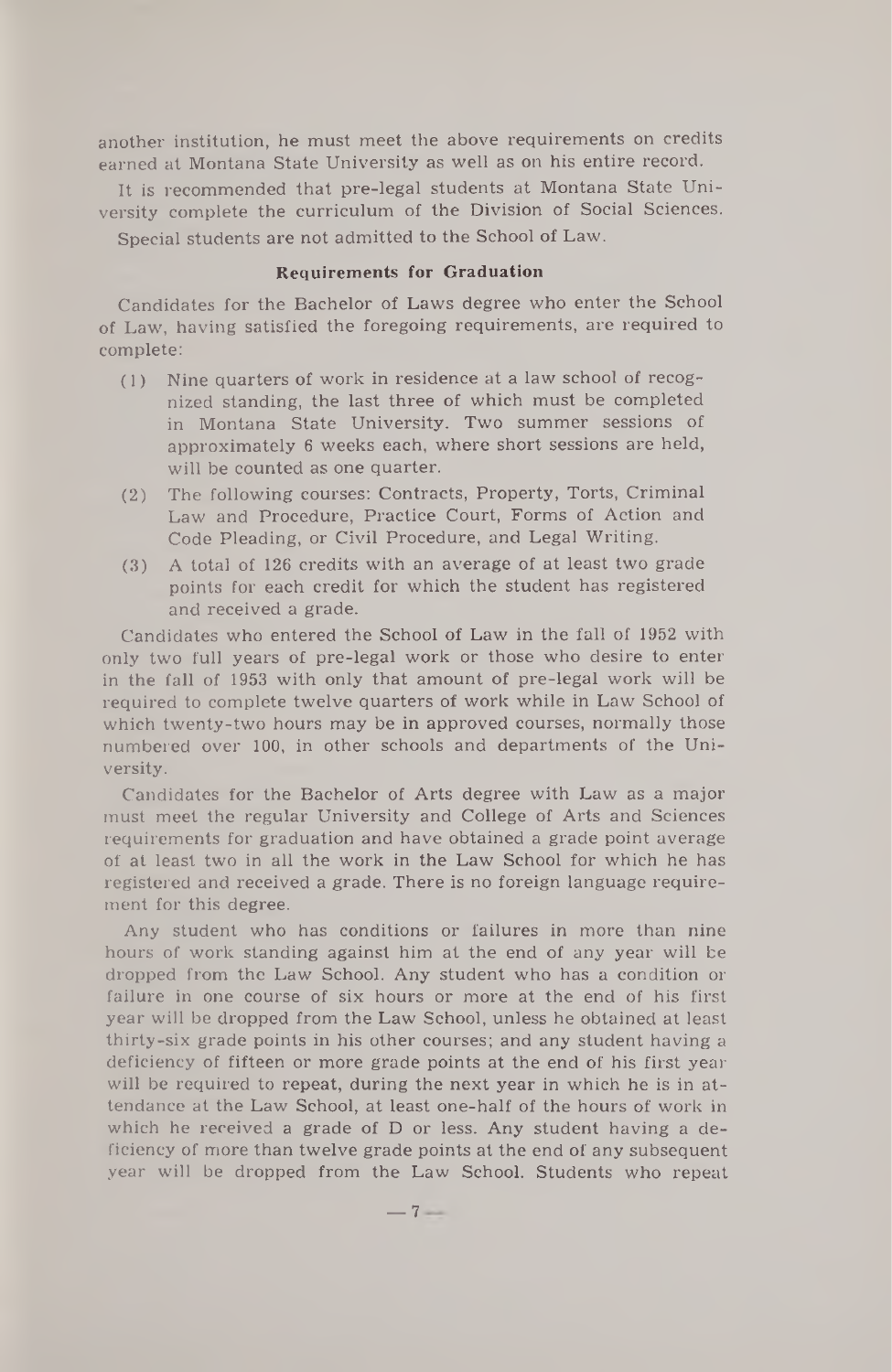courses will not receive a grade above a D on repetition of a course unless they finish in class above the lower half of those receiving C's.

No student will be recommended for a degree in Law who is markedly deficient in English, or who, in the opinion of the majority of the members of the faculty of the School of Law, is unfitted for admission to the practice of law by reason of a lack of honesty and integrity.

A special senior examination will not be given except to candidates for honors.

#### Fees and Expenses

The fees per quarter are: registration, \$5; incidental, \$15; building, \$5; Student Union building, \$4; student activity, \$10; health service, \$5; general deposit, \$10, paid once each year (charges for loss, breakage and fines deducted—balance refundable). The fee for nonresidents of Montana is \$50 a quarter additional. The cost of books for the School of Law will average about \$50 a year.

The above fees are subject to modification by action of the State Board of Education.

#### Montana Law Review

The Law School Association, of which all students of the Law School are members, publishes the Montana Law Review once a year. The notes and comments in the Review are selected from the best of the case comments and notes which all third-year students are required to prepare. The magazine attempts to cover the fields which would be most interesting to Montana lawyers.

#### Loan Funds

Loan funds are adequate to supply current needs of students. Besides various general university student loan funds, available to law students, Montana State University Law School Foundation, a corporation established by the Law School Association, has accumulated a fund for loans to worthy law students.

#### Scholarships

Former Chief Justice Howard Johnson and his wife, Alice S. Johnson, have made the initial gifts toward the establishment of the Montana State University School of Law Scholarship Fund with the hope and expectation that other friends of the Law School will make further contributions to the fund. Acting under the discretion confided in it, the faculty of the Law School will award no scholarship during the ensuing year.

#### Justin Miller Prize in Law

A \$100 United States savings bond is awarded for the best comment each year in the Montana Law Review. This award was established by Justin Miller, 1913 graduate of the School of Law, who is president of the National Association of Broadcasters and former as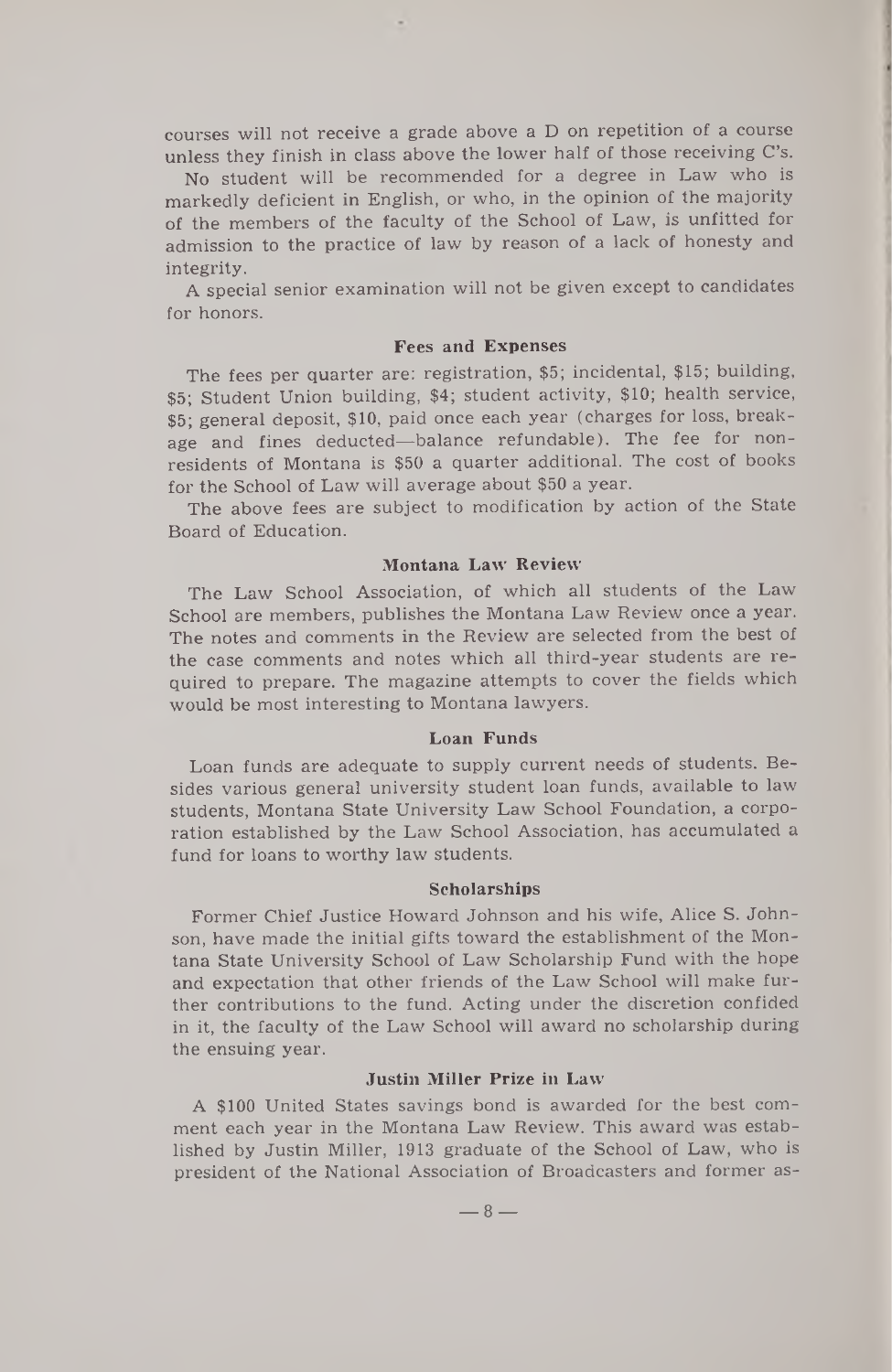sociate justice of the U. S. court of appeals of the District of Columbia. The current recipient is Lawrence G. Steimatz, Butte, Montana.

#### Law Week Award

This award of one year's subscription to Law Week is offered annually by the Bureau of National Affairs to the student who finishes with the best record of those graduating during the school year. The current recipient is Raymond E. Dockery, Jr., Lewistown, Montana.

#### Combined Degrees

Undergraduate students in regular standing, candidates for the degree of Bachelor of Arts, electing law as a major subject at the beginning of the junior year may count not to exceed 65 credit hours of the law course toward graduation and the degree of Bachelor of Arts.

Candidates for the degree of Bachelor of Arts with law as a major have no restricted elective requirements in classical or modern languages.

Students may combine Business Administration and Law so as to secure in six years the degree of Bachelor of Science in Business Administration and the degree of Bachelor of Laws.

#### Courses for Non-Professional Students

Courses in the Law School are open to students in other departments and schools in the University who meet its entrance requirements. Credits obtained may apply toward degrees in such departments.

#### The Honor System

The honor system has been in successful operation since the foundation of the school.

#### Instruction

The case system of instruction is employed.

In addition to instruction in the customary law courses, a vigorous attempt is made in the course in Court Room and Office Practice to give the student an insight into the practical problems which he will meet when entering the practice of law. Instruction given in office practice includes such matters as office management, interviewing and advising clients, specific types of office practice, and drafting of various types of instruments. Instruction in court practice includes jurisdiction and functions of courts, public offices, their functions and uses, court practice with respect to uncontested matters such as probates and administrations, guardianships, adoptions, default litigations, etc. Instruction with respect to contested matters includes preparatory steps for the trial of both civil and criminal cases, as well as the actual trial of cases. The student takes the preliminary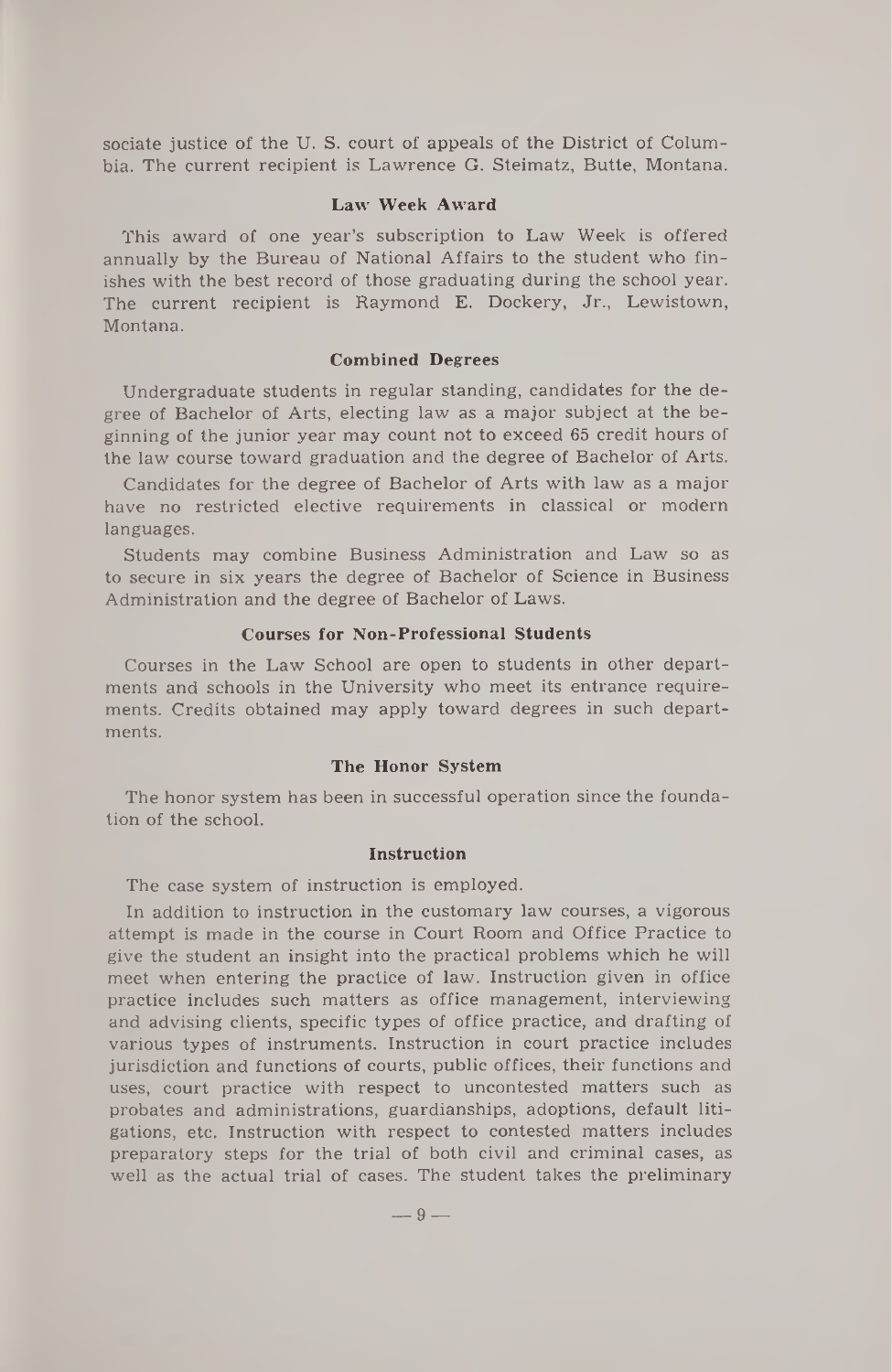steps, tries cases, prepares appeals, and goes through all the steps incident to the trial of a law suit.

#### **Number of Hours of Work Permitted and Courses Required**

No student will be allowed credit in any one quarter for over <sup>15</sup> hours' work in the School of Law; except that in addition, within the discretion of the dean, a student may be allowed to take an examination to remove a condition and be given credit upon satisfactory passage of the same. All first-year work and, in addition, the courses in Civil Procedure II, Court Room and Office Practice, and Legal Writing are required of all candidates for the degree. Aside from the courses mentioned, all other courses in the second and third years are elective. The curriculum is designed to afford a preparation for the practice of law in any state, but special attention will be given in all courses to the codes and decisions of Montana.

#### **CURRICULUM**

|     |                                                                                                                                                                                                                                      |                                                      |                            | Autumn Winter Spring Summer<br>Quarter Quarter Quarter Quarter<br>Credits Credits Credits Credits |                 |
|-----|--------------------------------------------------------------------------------------------------------------------------------------------------------------------------------------------------------------------------------------|------------------------------------------------------|----------------------------|---------------------------------------------------------------------------------------------------|-----------------|
|     | First Year                                                                                                                                                                                                                           |                                                      |                            |                                                                                                   |                 |
|     | Agency (or Criminology) and the same of the state of the state of the state of the state of the state of the state of the state of the state of the state of the state of the state of the state of the state of the state of        |                                                      |                            | $\overline{2}$                                                                                    | ÷               |
|     | Civil Procedure I                                                                                                                                                                                                                    |                                                      |                            |                                                                                                   |                 |
|     | Contracts<br><u> Partie de la propieta de la propieta de la propieta de la propieta de la propieta de la propieta de la propie</u><br>Criminal Law and Procedure                                                                     |                                                      | $2^{2}_{2}$<br>$3^{2}_{2}$ | $\mathbf{3}$                                                                                      |                 |
|     |                                                                                                                                                                                                                                      |                                                      |                            | $\overline{2}$                                                                                    |                 |
|     | <b>Orientation</b><br>Property Property                                                                                                                                                                                              | $\begin{array}{c} 2 \\ 3 \\ 2 \\ 2 \\ 3 \end{array}$ |                            |                                                                                                   |                 |
|     | Torts                                                                                                                                                                                                                                | $\tilde{3}$                                          | $\frac{3}{3}$              | $\frac{3}{3}$                                                                                     |                 |
|     |                                                                                                                                                                                                                                      |                                                      |                            |                                                                                                   |                 |
|     | Second, Third, and Fourth Years                                                                                                                                                                                                      |                                                      |                            |                                                                                                   |                 |
|     | Administrative Law                                                                                                                                                                                                                   |                                                      | 3                          |                                                                                                   |                 |
|     | Bills and Notes                                                                                                                                                                                                                      |                                                      |                            | $\sqrt{2}$                                                                                        |                 |
|     |                                                                                                                                                                                                                                      | 232322                                               | $\frac{2}{3}$              | 3                                                                                                 |                 |
|     | Business Organizations<br>Civil Procedure II                                                                                                                                                                                         |                                                      |                            |                                                                                                   |                 |
|     |                                                                                                                                                                                                                                      |                                                      |                            |                                                                                                   | $6\phantom{1}6$ |
|     | Conflict of Laws<br>Constitutional Law                                                                                                                                                                                               |                                                      |                            |                                                                                                   | 6               |
|     | Courtroom and Office Practice                                                                                                                                                                                                        |                                                      |                            | $\,2$                                                                                             |                 |
|     | Creditors' Rights                                                                                                                                                                                                                    |                                                      | 3322                       | $\overline{2}$                                                                                    |                 |
|     | Damages<br><u> Alban Maria (Alban Maria A</u>                                                                                                                                                                                        | ٠                                                    |                            |                                                                                                   | 3               |
|     |                                                                                                                                                                                                                                      | u                                                    | 3                          |                                                                                                   | 3               |
|     | Domestic Relations<br>Drafting and Estate Planning                                                                                                                                                                                   |                                                      |                            |                                                                                                   |                 |
|     | Equity <b>Equity Equity Equity Equity Equity Equity Equity Equity Equity Equity Equity Equity Equity Equity Equity Equity Equity Equity Equity Equity Equity Equity Equity Equity</b>                                                |                                                      |                            | $\frac{3}{2}$                                                                                     |                 |
|     | Evidence<br><u> Albanya Sandar Barat a</u>                                                                                                                                                                                           | $\begin{smallmatrix}2\\2\\3\end{smallmatrix}$        | $\frac{2}{3}$              |                                                                                                   |                 |
|     | Federal Taxation                                                                                                                                                                                                                     |                                                      |                            |                                                                                                   | 6               |
|     | Future Interests <b>Executive Service Service Service Service Service Service Service Service Service Service Service Service Service Service Service Service Service Service Service Service Service Service Service Service Se</b> | 3                                                    |                            |                                                                                                   |                 |
| (a) | Insurance<br>the company's company's company's company's                                                                                                                                                                             | à.                                                   | $\sim$                     |                                                                                                   |                 |
|     |                                                                                                                                                                                                                                      |                                                      |                            |                                                                                                   | 3               |
|     | Labor Relations<br>Law of Natural Resources                                                                                                                                                                                          | $\overline{2}$                                       | $\overline{2}$             | 3322                                                                                              |                 |
|     | Legal Ethics <b>Experience Activity</b>                                                                                                                                                                                              |                                                      |                            |                                                                                                   |                 |
|     | Legal History <b>Executive Service Service Service Service Service Service Service Service Service Service Service Service Service Service Service Service Service Service Service Service Service Service Service Service Servi</b> | 3                                                    |                            |                                                                                                   |                 |
|     | Legal Writing <b>Executive Service Service Service Service Service Service Service Service Service Service Service Service Service Service Service Service Service Service Service Service Service Service Service Service Servi</b> | $\mathbf{1}$                                         | $\mathbf{1}$               | $\mathbf{1}$                                                                                      | 1               |
|     | Legislation <b>Exercise Service Service Service Service Service Service Service Service Service Service Service S</b>                                                                                                                |                                                      | 3                          |                                                                                                   |                 |
| (b) | Municipal Corporations                                                                                                                                                                                                               |                                                      |                            | 3                                                                                                 | 3               |
|     | Sales                                                                                                                                                                                                                                |                                                      |                            | $\overline{2}$                                                                                    |                 |
|     | Suretyship and Mortgages                                                                                                                                                                                                             |                                                      | $\frac{2}{2}$              | $\overline{2}$                                                                                    |                 |
| (b) | Trade Regulations                                                                                                                                                                                                                    | $\begin{array}{c}\n2 \\ 3 \\ 2 \\ 2\n\end{array}$    | $\overline{3}$             |                                                                                                   |                 |
|     | <b>Trusts</b><br>the company's company's company's                                                                                                                                                                                   |                                                      | $\overline{2}$             | $\overline{2}$                                                                                    |                 |
| (a) | Use of Law Books and Law Books and Law Books and Law Books and Law Books and Law Books and Law Books and Law Books and Law Books and Law Books and Law Books and Law Books and Law Books and Law Books and Law Books and Law B       |                                                      |                            |                                                                                                   |                 |
|     | Wills and Administration                                                                                                                                                                                                             |                                                      | $\overline{2}$             | $\overline{2}$                                                                                    |                 |
|     |                                                                                                                                                                                                                                      |                                                      |                            |                                                                                                   |                 |
|     |                                                                                                                                                                                                                                      |                                                      |                            |                                                                                                   |                 |

(a) Not to be given in 1953-54. (b) To be given in 1953-54, not in 1954-55.

 $-10-$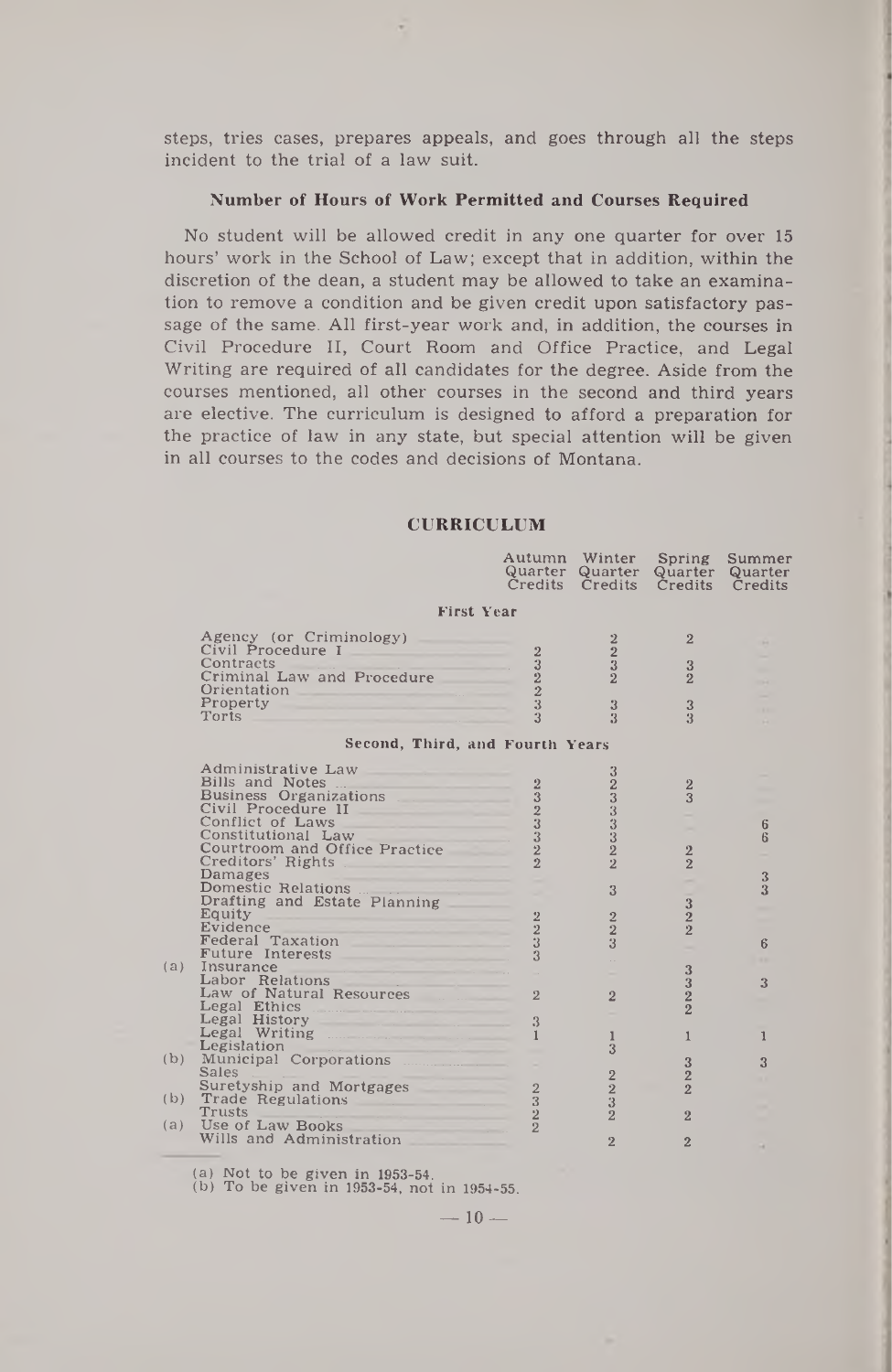#### **COURSES**

**Administrative Law.** <sup>1</sup> Q. Winter. 3 cr. McFarland and Vanderbilt's Cases on Administrative Law, 2nd edition. Mr. McFarland.

**Agency.** 2 Q. Winter, spring. 4 cr. Seavey, Cases on Agency. Mr. Clark.

**Bills and Notes.** 3 Q. Autumn, winter, spring. Continuous. 6 cr. Smith and Moore's Cases on Bills and Notes, 4th edition. Mr. Mason.

Business Organizations. 3 Q. Autumn, winter, spring. Continuous. 9 cr. Frey's Cases and Materials on Corporations and Partnerships. Mr. Briggs.

Civil Procedure I. 2 Q. Autumn, winter. Continuous. 4 cr. Sunderland's Cases and Materials on Judicial Administration, 2nd edition. Mr. Mason.

Civil Procedure II. 2 Q. Autumn, winter. <sup>1</sup> Q. Summer 1955. Continuous. 5 cr. Sunderland's Cases and Materials on Judicial Administration, 2nd edition. Mr. Mason.

Conflict of Laws. 2 Q. Autumn, winter. Continuous. <sup>1</sup> Q. Summer, 1955. 6 cr. Cheatham, Dowling, Goodrich, and Griswold's Cases on Conflict of Laws, 3rd edition. Mr. Briggs.

Constitutional Law. 2 Q. Autumn, winter. Continuous. <sup>1</sup> Q. Summer, 1953. 6 cr. Dodd's Cases on Constitutional Law, 4th edition. Mr. Mason.

Contracts. 3 Q. Autumn, winter, spring. Continuous. 9 cr. Williston's Cases on Contracts, 5th edition. Mr. Leaphart.

Court Room and Office Practice. 3 Q. Autumn, winter, spring. 6 cr. Continuous. Montana Code of Civil Procedure, selected cases and practical exercises. Mr. Garlington.

Creditors' Rights. 3 Q. Autumn, winter, spring. Continuous. 6 cr. Hanna and MacLachlan's Cases on Creditors' Rights. Mr. Toelle.

Criminal Law and Procedure. 3 Q. Autumn, winter, spring. Continuous. 6 cr. Casebook to be announced. Mr. Briggs.

Damages. <sup>1</sup> Q. Summer, 1954. 3 cr. Crane's Cases on Damages, 2nd edition. Mr. Mason.

Domestic Relations. <sup>1</sup> Q. Summer, 1955. <sup>1</sup> Q. winter. 3 cr. Jacob's and Goebel Cases on Domestic Relations, 3rd edition. Mr. Fritz.

Drafting and Estate Planning. <sup>1</sup> Q. Spring. 3 cr. Special materials. Mr. Waterbury.

**Equity.** 3 Q. Autumn, winter, spring. 6 cr. Continuous. Chafee, Simpson and Maloney Cases on Equity, 3rd edition. Mr. Clark.

Evidence. 3 Q. Autumn, winter, spring. 6 cr. Continuous. McCormick's Cases on Evidence. Mr. Smith.

Federal Taxation. 2 Q. Autumn, winter. Continuous. 1 Q. Summer. 6 cr. Commerce Clearing House Federal Taxation. Kauper and Wright Cases and Materials on Federal Income Taxation and Cases on Estate, Inheritance and Gift Taxation. Mr. Waterbury.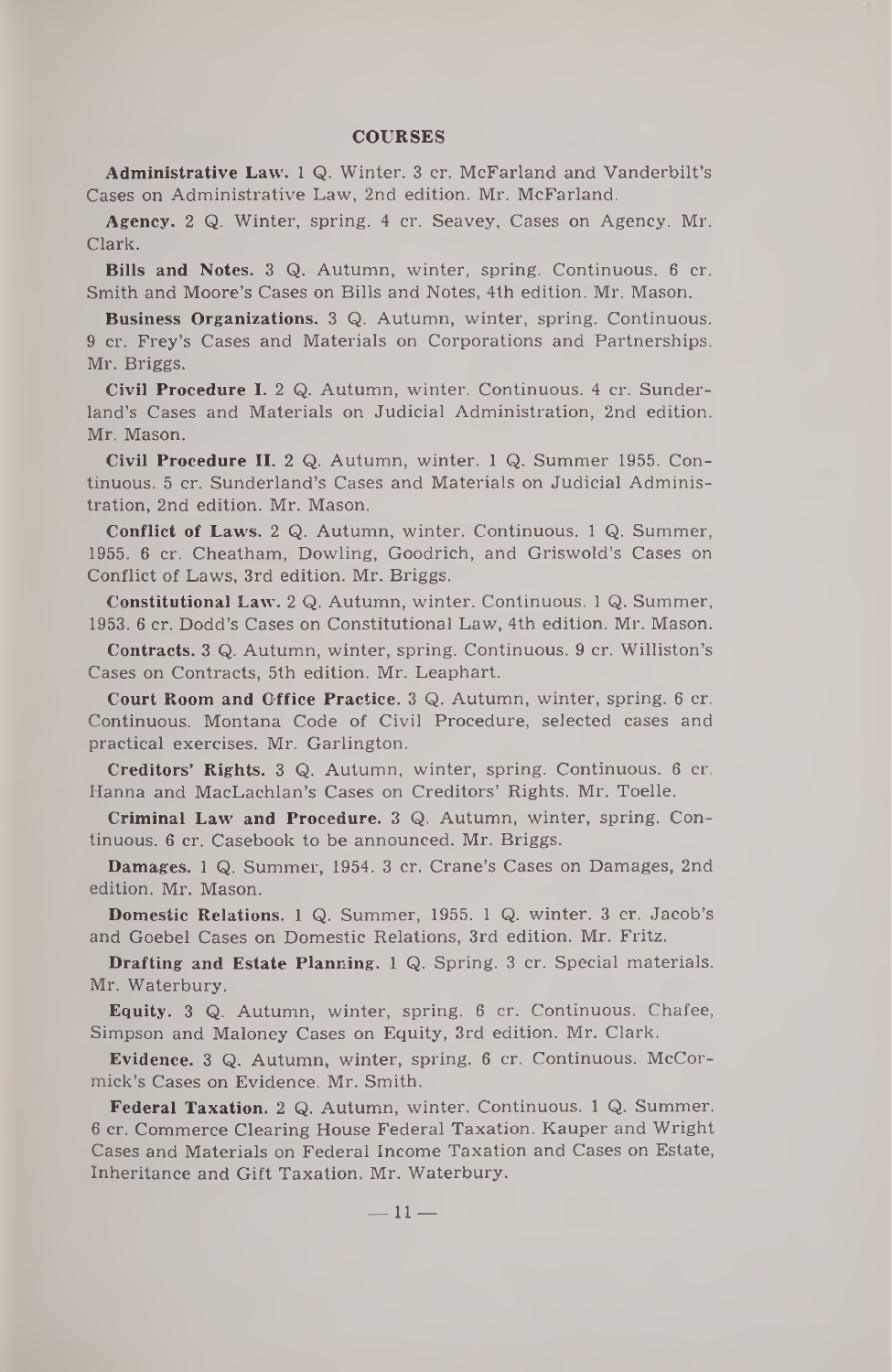**Future Interests.** <sup>1</sup> Q. Fall. <sup>3</sup> cr. Simes Cases on Future Interests. Mr. Waterbury.

**Insurance.** <sup>1</sup> Q. Spring. 3 cr. Vance's Cases on Insurance, 3rd edition. Mr. Mason.

Labor Relations. <sup>1</sup> Q. Spring. <sup>1</sup> Q. Summer, 1955. 3 cr. Casebook to be announced. Mr. Briggs.

**Law of Natural Resources.** 3 Q. Autumn, winter, spring. Continuous. 6 cr. Martz's Cases and Materials on the Law of Natural Resources. Mr. Fritz.

Legal Ethics. <sup>1</sup> Q. Spring. 2 cr. Costigan's Cases and Materials on the Legal Profession and Its Ethics, 2nd edition. Mr. Toelle.

Legal History. <sup>1</sup> Q. Autumn. 3 cr. Casebook to be announced.

Legal Writing. 1 Q. Any quarter. 1 cr. For third-year students. No text. Staff.

Legislation. <sup>1</sup> Q. Winter. 3 cr. Read and MacDonald Cases on Legislation.

Municipal Corporations. <sup>1</sup> Q. Spring. Summer, 1954. 3 cr. Tooke and McIntire's Cases on Municipal Corporations, 3rd edition. Mr. Mason.

Orientation. <sup>1</sup> Q. Autumn. 2 cr. Casebook to be announced. Mr. McFarland.

Property. 3 Q. Autumn, winter, spring. 3 cr. each quarter. Casner & Leach's Cases and Materials on Property. Mr. Waterbury.

Sales. 2 Q. Winter, spring. Continuous. 4 cr. Void's Cases on Sales, 2nd edition. Mr. Waterbury.

Suretyship and Mortgages. 3 Q. Autumn, winter, spring. Continuous. 6 cr. Campbell's Cases on Suretyship. Campbell's Cases on Mortgages, 2nd edition. Mr. Leaphart.

Torts. 3 Q. Autumn, winter, spring. Continuous. 9 cr. Smith and Prosser Cases on Torts. Mr. Toelle.

(a) Trade Regulations. 2 Q. Autumn, winter. Continuous. 6 cr. Handler's Cases and Materials on Trade Regulations, 2nd edition.

Trusts. 3 Q. Autumn, winter, spring. Continuous. 6 cr. Scott's Cases on Trusts, 4th edition. Mr. Leaphart.

Use of Law Books. <sup>1</sup> Q. Autumn. 2 cr. Beardsley's and Orman's Bibliography and Use of Law Books, 2nd edition. Mr. Toelle.

Wills and Administration. 2 Q. Winter, spring. Continuous. 4 cr. Bingham's Costigan Cases on Wills and Administration, 3rd edition. Mr. Toelle.

(a) to be given summer, 1954.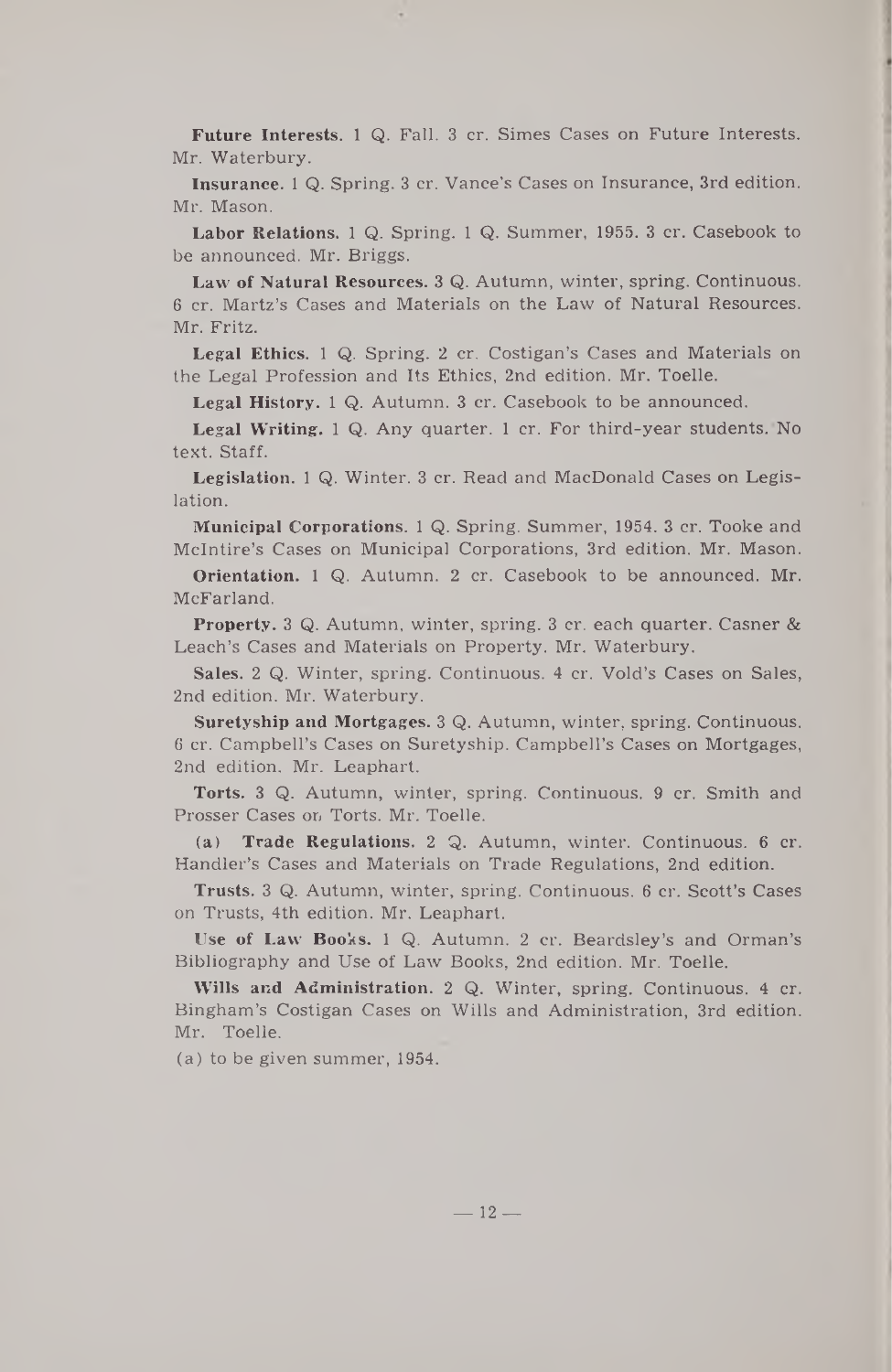# REGISTER OF STUDENTS, 1952-53

| Adams, John Lee, Jr.                                                                                                                                                                                                                                     | <b>Billings</b>     |
|----------------------------------------------------------------------------------------------------------------------------------------------------------------------------------------------------------------------------------------------------------|---------------------|
| Allen, Dorothy A.                                                                                                                                                                                                                                        | Missoula            |
| Anderson, McKinley T.                                                                                                                                                                                                                                    | Livingston          |
| Ask, Thomas M.                                                                                                                                                                                                                                           | Vananda             |
| Baird, Thomas A.                                                                                                                                                                                                                                         | Los Angeles, Calif. |
| Beckwith, Donald E.                                                                                                                                                                                                                                      | Springville, N.Y.   |
| Bellis, Harold A.                                                                                                                                                                                                                                        | Helena              |
| Boos, Daniel S.                                                                                                                                                                                                                                          | Minot, N. D.        |
| Bourdeau, John F.                                                                                                                                                                                                                                        | Missoula            |
| Boyle, Antoinette                                                                                                                                                                                                                                        | <b>Billings</b>     |
| Brown, William K., Jr.                                                                                                                                                                                                                                   | San Diego, Calif.   |
| Burke, Robert F.<br><u> 1989 - Jan Stein Harrison, francuski filozof (</u>                                                                                                                                                                               | <b>Butte</b>        |
| Burr, Robert S.                                                                                                                                                                                                                                          | Plains              |
| Burton, William J. <b>Exercísion Service Contract Contract Contract Contract Contract Contract Contract Contract Contract Contract Contract Contract Contract Contract Contract Contract Contract Contract Contract Contract Con</b>                     | Great Falls         |
| Carter, Harley W.<br>Space to be considered to be a considered and support the                                                                                                                                                                           | Missoula            |
| Cavan, Robert H.<br><u>The company of the company of the company of the company of the company of the company of the company of the company of the company of the company of the company of the company of the company of the company of the company</u> | Harlowton           |
| Christensen, Albert G.                                                                                                                                                                                                                                   | Sidney              |
| Cole, Donald D.                                                                                                                                                                                                                                          | Poplar              |
| Cragholm, Ellsworth A.                                                                                                                                                                                                                                   | Missoula            |
|                                                                                                                                                                                                                                                          |                     |
|                                                                                                                                                                                                                                                          | Missoula            |
|                                                                                                                                                                                                                                                          | Missoula            |
|                                                                                                                                                                                                                                                          | Missoula            |
| Delaney, Dexter L.                                                                                                                                                                                                                                       | Missoula            |
|                                                                                                                                                                                                                                                          | Lewistown           |
|                                                                                                                                                                                                                                                          |                     |
|                                                                                                                                                                                                                                                          | Missoula            |
|                                                                                                                                                                                                                                                          | <b>Billings</b>     |
| Drake, Joseph W., Jr. 2000. 2000. 2010. 2010. 2010. 2010. 2010. 2010. 2010. 2010. 2010. 2010. 2010. 2010. 2010                                                                                                                                           | Rye, N.Y.           |
|                                                                                                                                                                                                                                                          | <b>Billings</b>     |
| Engebregson, Daryl E. Massachusett, Wash.                                                                                                                                                                                                                |                     |
| Forbes, Alton D.                                                                                                                                                                                                                                         | Great Falls         |
| Forsell, Louis                                                                                                                                                                                                                                           | Helena              |
| Frankovich, John A. Martin Martin Martin Martin Martin Martin Martin Martin Martin Martin Martin Martin Martin                                                                                                                                           | <b>Butte</b>        |
| Galpin, Bill H.                                                                                                                                                                                                                                          | <b>Butte</b>        |
|                                                                                                                                                                                                                                                          | Missoula            |
| Guest, Allen                                                                                                                                                                                                                                             | Seward, Alaska      |
| Hansen, Paul D.                                                                                                                                                                                                                                          | Missoula            |
| Hanser, Harold F.                                                                                                                                                                                                                                        | <b>Broadview</b>    |
| Herriott, Ralph L.                                                                                                                                                                                                                                       | Missoula            |
| Hoff, Robert E.                                                                                                                                                                                                                                          | Dallas, Texas       |
| Holter, Robert M.                                                                                                                                                                                                                                        | Williston, N. D.    |
| Hunt, William E.                                                                                                                                                                                                                                         | Missoula            |
| Huntley, Gene                                                                                                                                                                                                                                            | Medford, Ore.       |
| Huppert, Arnold, Jr.                                                                                                                                                                                                                                     | Livingston          |

 $-13-$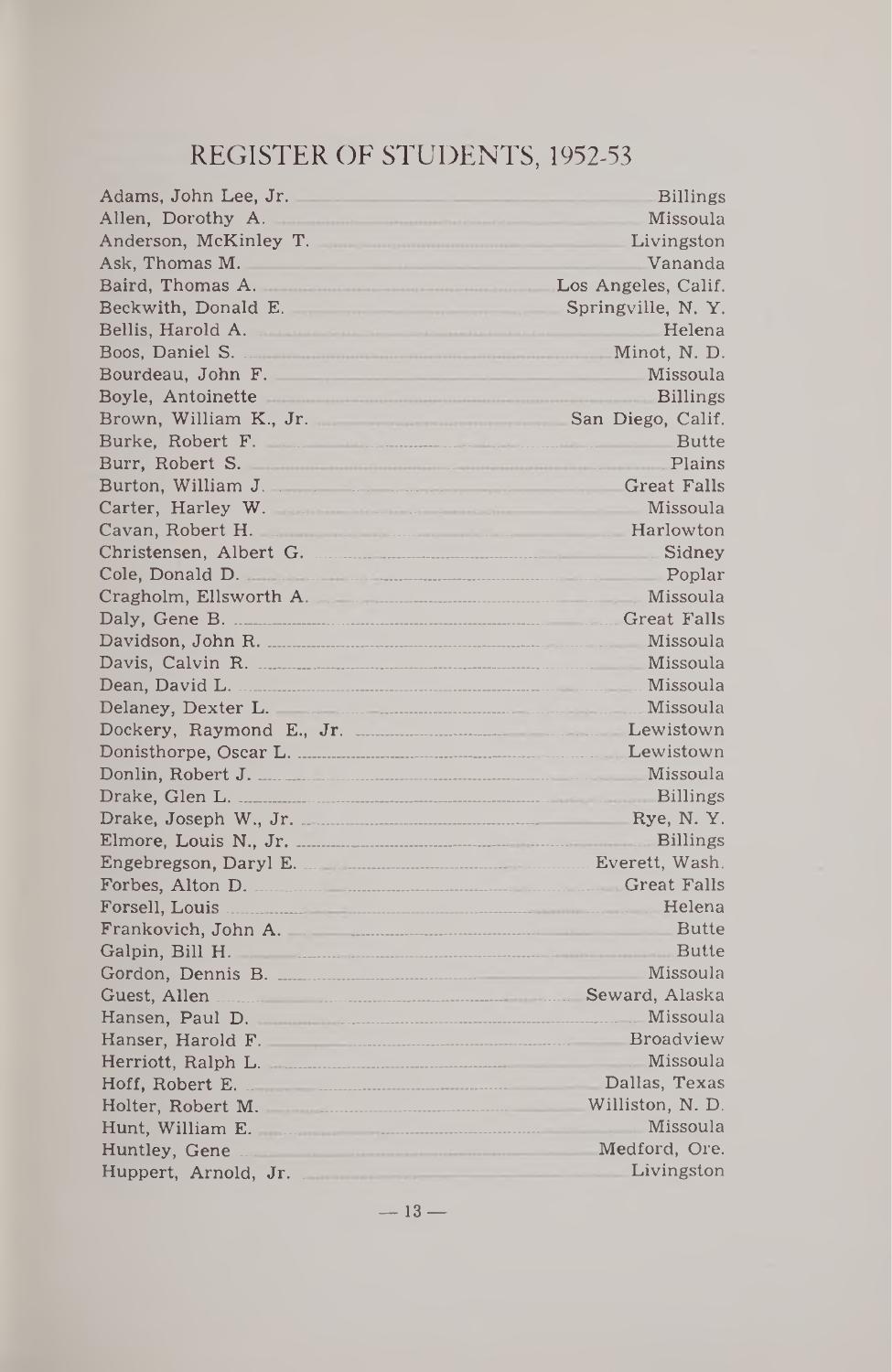| Jellison, M. Dean                                                                                              | Kalispell                                                                     |
|----------------------------------------------------------------------------------------------------------------|-------------------------------------------------------------------------------|
| Jensen, John L. <u>Sandard Barbara, and Jensen, John L. Sandard Barbara, and John L. Sandard Barbara</u>       | Stevensville                                                                  |
| Johnson, Dale M.                                                                                               | Missoula                                                                      |
| Johnson, James A.                                                                                              | <b>Butte</b>                                                                  |
|                                                                                                                | <b>Butte</b>                                                                  |
|                                                                                                                | Jordan, Lee A. <b>Martin A. A. A. A. A. A. A. A. A. A. A.</b> Newcastle, Wyo. |
| Karlberg, Karl R.                                                                                              | Missoula                                                                      |
| Kelly, William J.                                                                                              | <b>Butte</b>                                                                  |
|                                                                                                                | Kerr, Frank M. Martin Missoula                                                |
|                                                                                                                | Kidder, Hugh G. Missoula                                                      |
|                                                                                                                | King, Dominic B. Butter and Butter and Butter and Butter                      |
|                                                                                                                | Kostelic, Albert A. Salida, Colo.                                             |
| Lalonde, Eugene A.                                                                                             | Sidney                                                                        |
|                                                                                                                | Lambros, Danny P. Missoula                                                    |
| Larson, Benny M.                                                                                               | Circle                                                                        |
|                                                                                                                | Letcher, Robert C. Missoula                                                   |
| Little, Warren L.                                                                                              | Missoula                                                                      |
|                                                                                                                | Lowney, Terese I. Hot Springs                                                 |
| McAlear, Allen L.                                                                                              | Red Lodge                                                                     |
|                                                                                                                | Mackay, Conde F. Anaconda                                                     |
|                                                                                                                | McMullen, Donald Vancouver, B. C.                                             |
| Mavity, Gary N.                                                                                                | Fairview                                                                      |
| Mehr, Harry J.                                                                                                 | Glendive                                                                      |
|                                                                                                                | Meredith, Edward L. Fort Harrison                                             |
| Morse, William R.                                                                                              | Absarokee                                                                     |
| Moulton, Alfred W.                                                                                             | Missoula                                                                      |
| Murray, Marshall H.                                                                                            | Kalispell                                                                     |
| Nutter, Donald G.                                                                                              | Sidney                                                                        |
|                                                                                                                | O'Connor, John M. White Sulphur Springs                                       |
| O'Donnell, Walter R.                                                                                           | Havre                                                                         |
| Packwood, Otis L. New York Changes and Changes and Changes and Changes and Changes and Changes and Changes and | <b>Billings</b>                                                               |
|                                                                                                                | Papke, Robert F. Missoula                                                     |
| Patten, James B.                                                                                               | Missoula                                                                      |
| Pettinato, Bert P.                                                                                             | Kalispell                                                                     |
| Pinsoneault, Harold J.                                                                                         | St. Ignatius                                                                  |
| Polutnik, Francis L.                                                                                           | Great Falls                                                                   |
| Powers, Francis V., Jr.                                                                                        | <b>Billings</b>                                                               |
| Purdy, James N.                                                                                                | Minot, N. D.                                                                  |
|                                                                                                                | <b>Billings</b>                                                               |
| Reynolds, Paul F.                                                                                              | Glendive                                                                      |
|                                                                                                                | Riley, James R. Stevensville                                                  |
| Roberts, Richard L.                                                                                            | Missoula                                                                      |
| Ryan, Robert P.                                                                                                | Missoula                                                                      |
| Schlieman, Harvey L. <b>Engineering and Schlieman</b> , Harvey L.                                              | Missoula                                                                      |
| Sheradsky, Samuel                                                                                              | Missoula                                                                      |
| Skelton, Robert R.                                                                                             | Kirby                                                                         |
| Slaight, Alvin F., Jr.                                                                                         | Missoula                                                                      |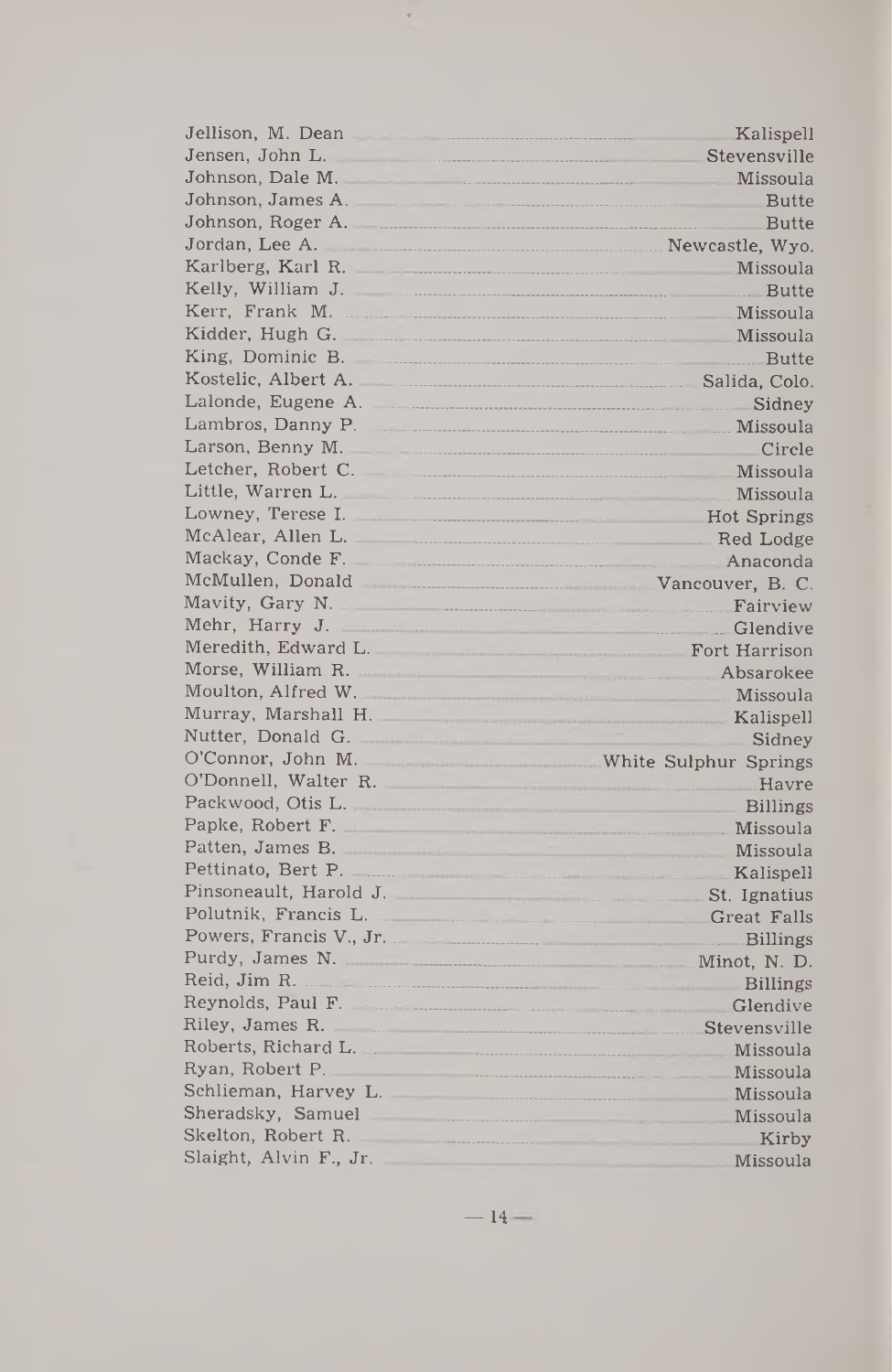| Smithwick, Carl G.      | Missoula<br>----------------------- |
|-------------------------|-------------------------------------|
| Snyder, Charles E.      | <b>Billings</b>                     |
| St. Amour, James G.     | Alberta, Canada                     |
| Stanton, Harold G.      | Hardin                              |
| Stanton, Wendell        | Hardin                              |
| Steelman, Robert C.     | Missoula                            |
| Stickels, Elbert E.     | Missoula                            |
| Stong, Willard P.       | <b>Billings</b>                     |
| Sullivan, Edmund M.     | <b>Butte</b>                        |
| Thomas, Myles J., Jr.   | Helena                              |
| Tidball, Eugene Clayton | Casper, Wyo.                        |
| Walsh, Emmet T.         | Anaconda                            |
| Wilson, Robert H.       | Ronan                               |
| Winship. Donald R.      | Miles City                          |